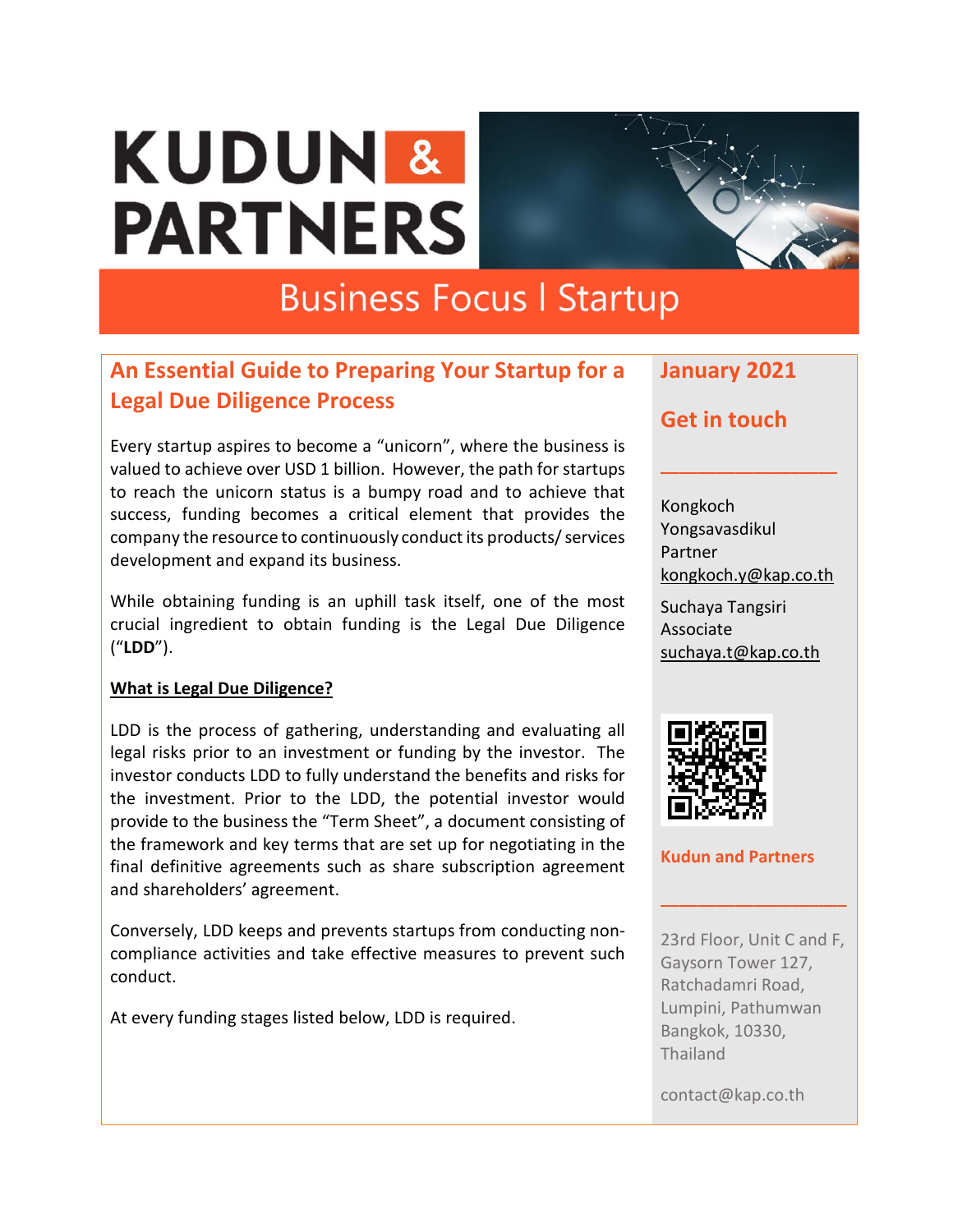

Before conducting LDD, a startup will enter into the Term Sheet with investors, which is a non-binding document that indicates the proposed terms and conditions of a potential transaction. Key terms of the Term Sheet are generally comprised of provisions on the proposed transaction and valuation, investment instruments, investment considerations, pricing of shares, the condition precedent to closing, share transfer restriction, representations and warranties, drag-along or tag-along rights, exclusivity period, due diligence, non-compete agreement, confidentiality, anti-dilution, governing law, and other relevant provisions.

Once the Term Sheet is finalized, LDD will commence. In this stage, the investors will request to have a face-to-face meeting with founders of the startup and may typically request for a large number of documents that must be carefully examined as follows:

- Company information: Stage of business, products, financial and market plan, operation, potential customers and suppliers.
- Corporate documents and shareholding structure: Memorandum, Articles of Association, records of all minutes of board meetings and shareholder meetings for the last three years, list of shareholders, share register book, share certificate, and any tax registration.
- Financial documents: Audited financial statements for the last three years, recent unaudited financial statements, documents relating to banks or other lenders including financing documents and loan documents.
- Material agreements: Material agreements that might adversely affect the transaction i.e. partnership agreement, agreement on supply, maintenance, sale and purchase of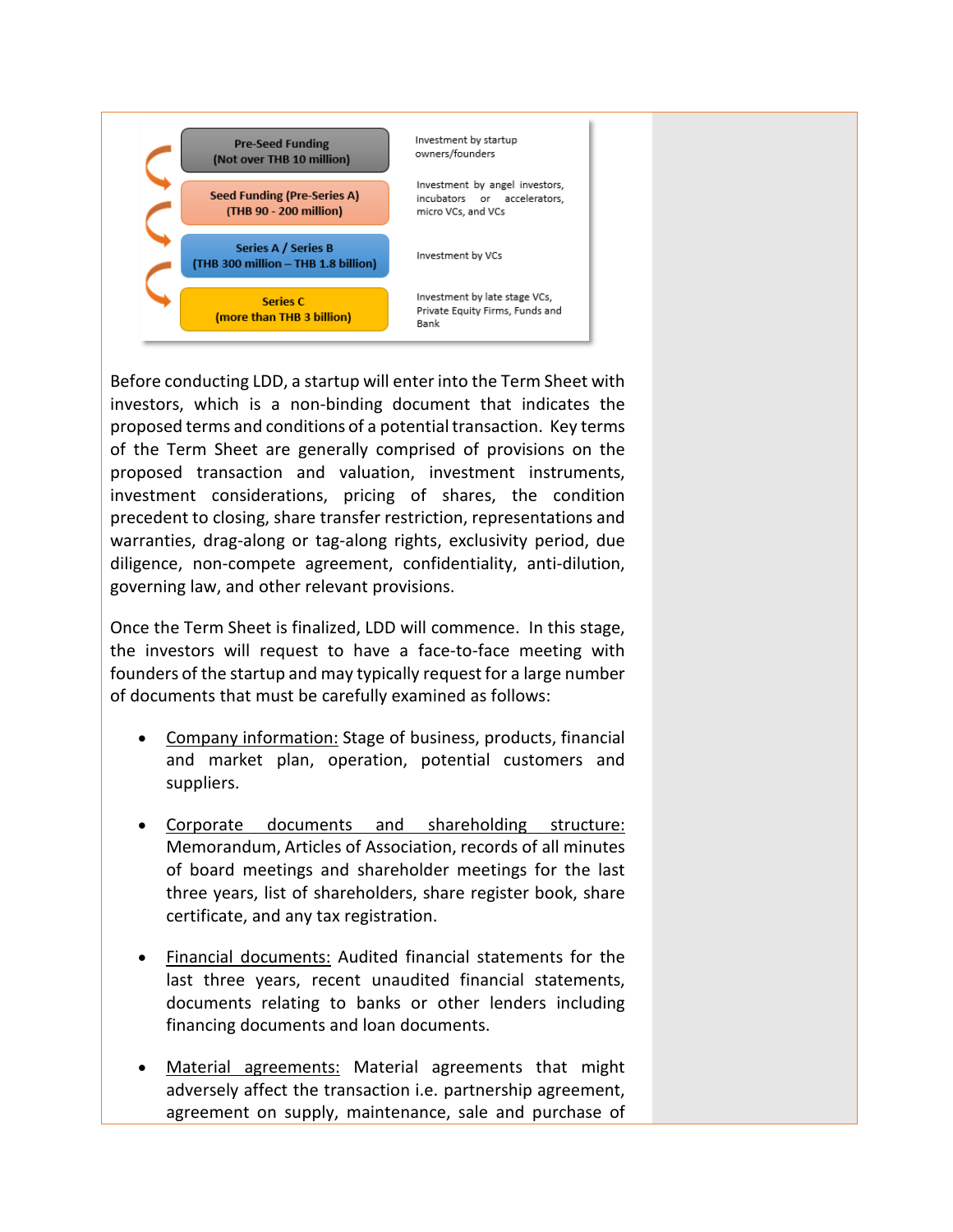goods, lease agreement, licensing and franchise agreement, and other operating agreement of the business.

- Assets: Documents relating to properties and intellectual property-related i.e. trademarks, copyright and patents, immovable property and movable property, and inventory.
- Permits and licenses: All licensesincluding permit, certificate, approval and application issued to a company.
- Human resources: Total number of employees, employment agreements including employee entitlements, health benefits and welfares, work rules, HR policy, work permits, and current labor disputes.
- Insurance: Insurance policies such as employee health insurance and asset insurance.
- Litigation: Pending litigation by or against the company, or any potential litigation, arbitration or investigation, and insurance program that covers liabilities of the company.

When completing the LDD, the results obtained will determine the decision making of all investors, which will directly impact the valuation of the startup.

#### **Considerations**

We have highlighted the following common issues that we have previously encountered, which should be taken into consideration when preparing the LDD:

- Growth: All investors wish to deeply understand the company's markets and products, and ensure that such startup can grow and, in return, offer strong earnings growth to investors.
- Incomplete documents: When a startup cannot provide documents evidencing the registration of the company, share register and share certificate, tax documents, or any other past records, investors become weary amid uncertainty. Lacking such documents may create distrust and startup appearing less credible. Hence, startup should ensure that all documents are properly recorded since the start of its business operation.